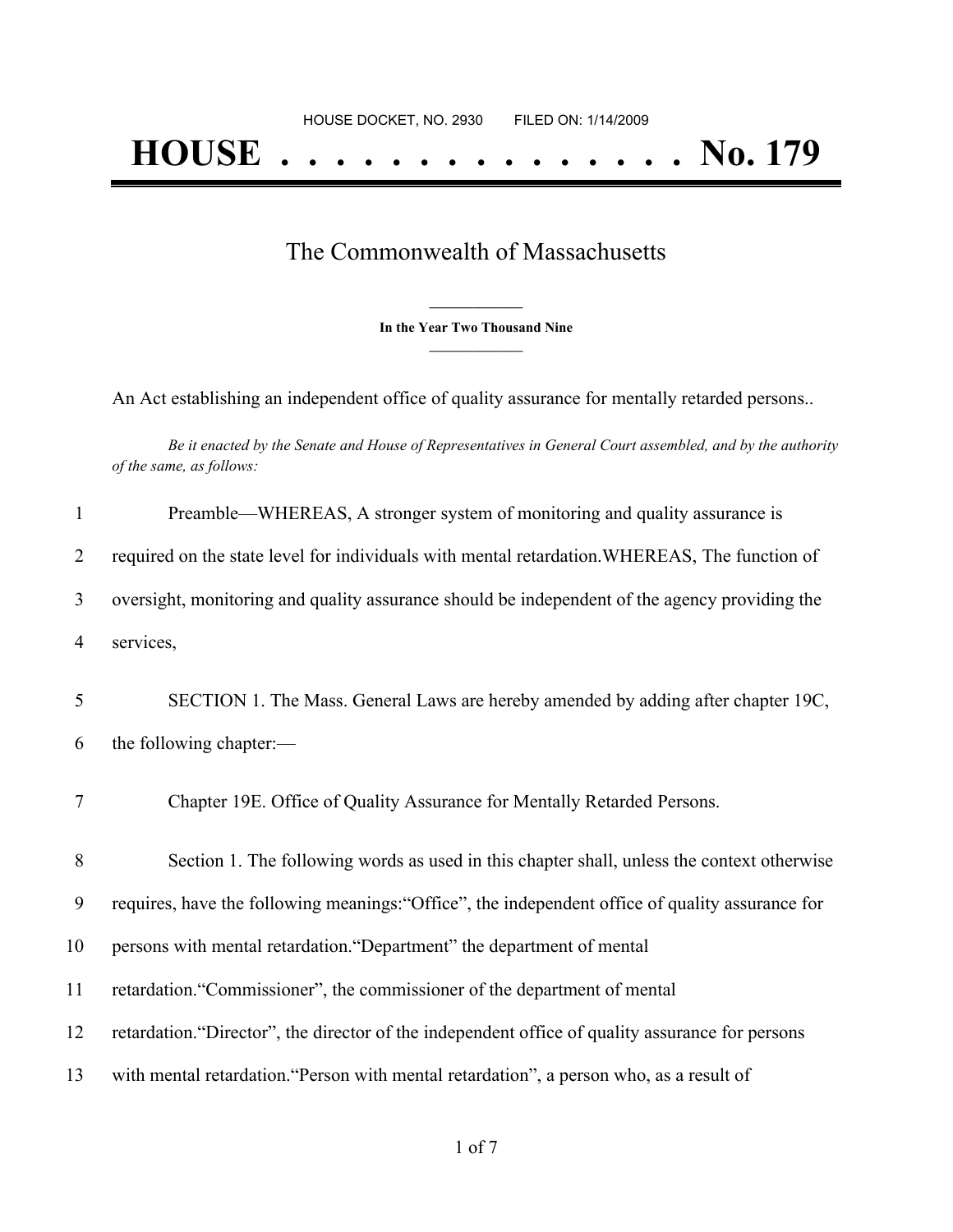inadequately developed or impaired intelligence, as determined by clinical authorities as described in the regulations of the department of mental retardation is substantially limited in his ability to learn or adapt, as judged by established standards available for the evaluation of a person's ability to function in the community; or a person who is otherwise eligible for department of mental retardation services. A person with mental retardation may be considered mentally ill provided that no person with mental retardation shall be considered mentally ill solely by virtue of mental retardation"Board of Directors", the directors of the office of quality assurance for mental retardation.Section 2. Establishment of an Independent Office of Quality Assurance for Mentally Retarded Persons.In order to protect the rights of mentally retarded persons and to assure accountability of all service providers, there shall be established an Independent Office of Quality Assurance, hereinafter referred to as the office.There shall be a Director to act as administrative head of the office. S/he shall be appointed by majority vote of the state auditor, the governor, and the attorney general.The person selected shall have experience in the delivery of services to the mentally retarded, be conversant with policies, statutes, rules and regulations related to mental retardation currently in force and possess a background in civil and administrative law. The Director shall be assisted by adequate staff and a board of directors.The Director, pursuant to the provisions of chapter 30A shall make and, from time to time, revise such regulations as may be necessary to carry out the functions set forth in this chapter.Assistants and staff for the Independent Office of Quality Assurance shall be established via the transfer of all currently authorized positions and budget in the Department of Mental Retardation engaged in "internal" self-evaluation, monitoring, quality assurance and human rights functions. The current budget and staff of the Governor's Commission of Mental Retardation will also be transferred to the office. Not less than 80 full time equivalent positions

of 7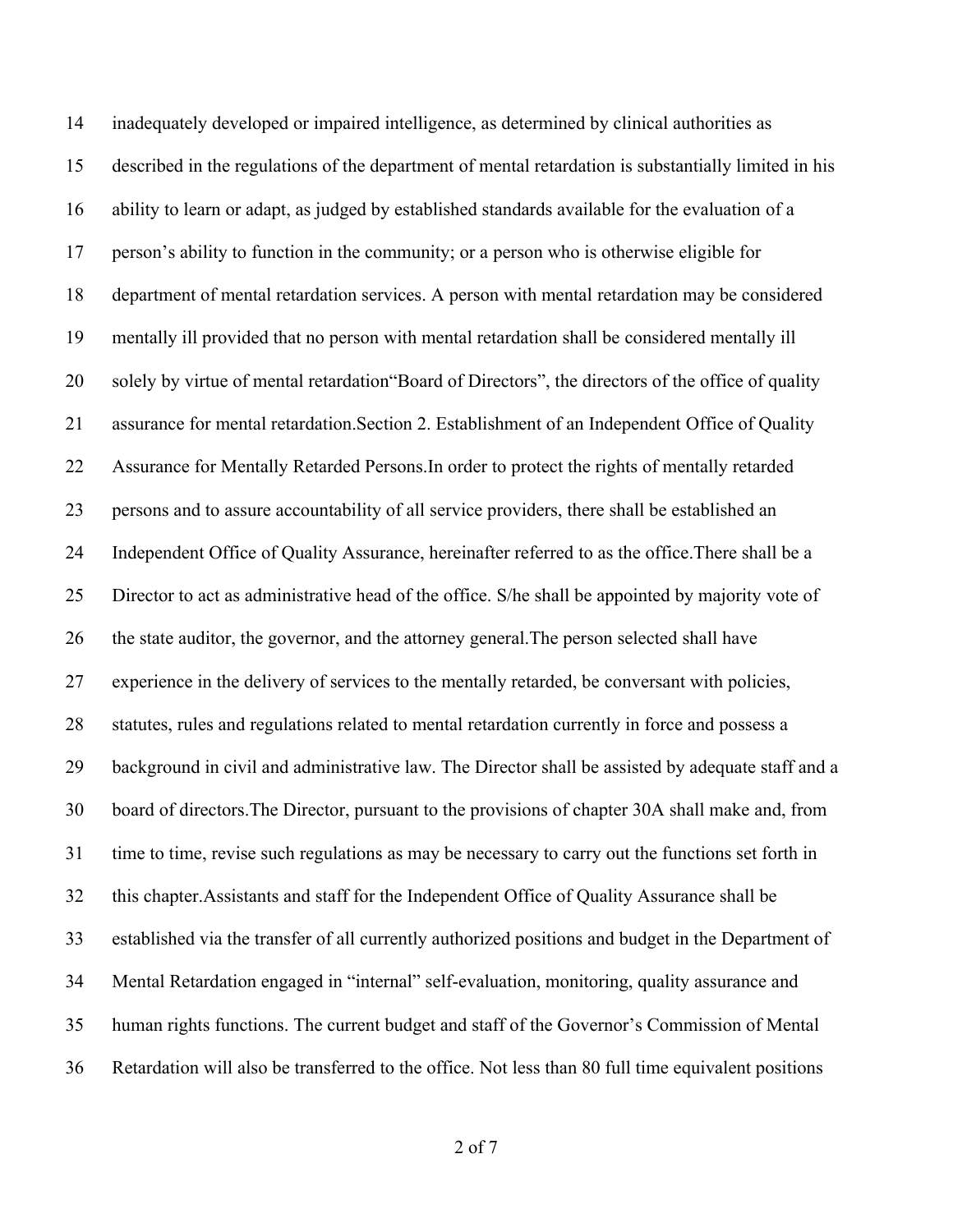shall comprise the office.Section 3. FunctionsSaid office shall be independent of all agencies within the executive office of health and human services. Said office shall be responsible for monitoring all elements of service provision for the mentally retarded described by statutes, rules and regulations, plus all federal entitlements in which the commonwealth participates.Subject to approval by the board of directors, the director of the office may lease, purchase, hold and dispose of personal and real property facilitating execution of his duties.The director may require by summons, the production of all records, reports, audits, reviews, papers, books, documents, recommendations, correspondence and any other data and material relevant to any matter under audit or investigation regarding service provision to a mentally retarded person. All records of the department, disabled persons protection commission and the department of public health division of healthcare quality shall be accessible to the office.Subject to the approval of said board, the director may apply for and accept, on behalf of the Commonwealth any federal, local or private grants, bequests, gifts or contributions to aid in the financing of any of the programs or policies of the office, provided such acceptance does not conflict with the independence of the office.Such funds shall be received by the state treasurer on behalf of the Commonwealth and deposited in a separate account and shall be expended under the direction of the director to accomplish the mandates of the office. Federal funds paid as reimbursement shall be deposited in the General Fund.The office may make agreements with other departments and agencies of the Commonwealth and may contract with other persons, including private agencies, to carry out any of the functions and purposes under this chapter. The director shall establish standards and procedures governing such agreements and contracts subject to the approval of the state auditor, the governor and the attorney general.The director may appoint such assistants and staff deemed necessary to perform adequate monitoring of agency and contractor groups serving retarded

of 7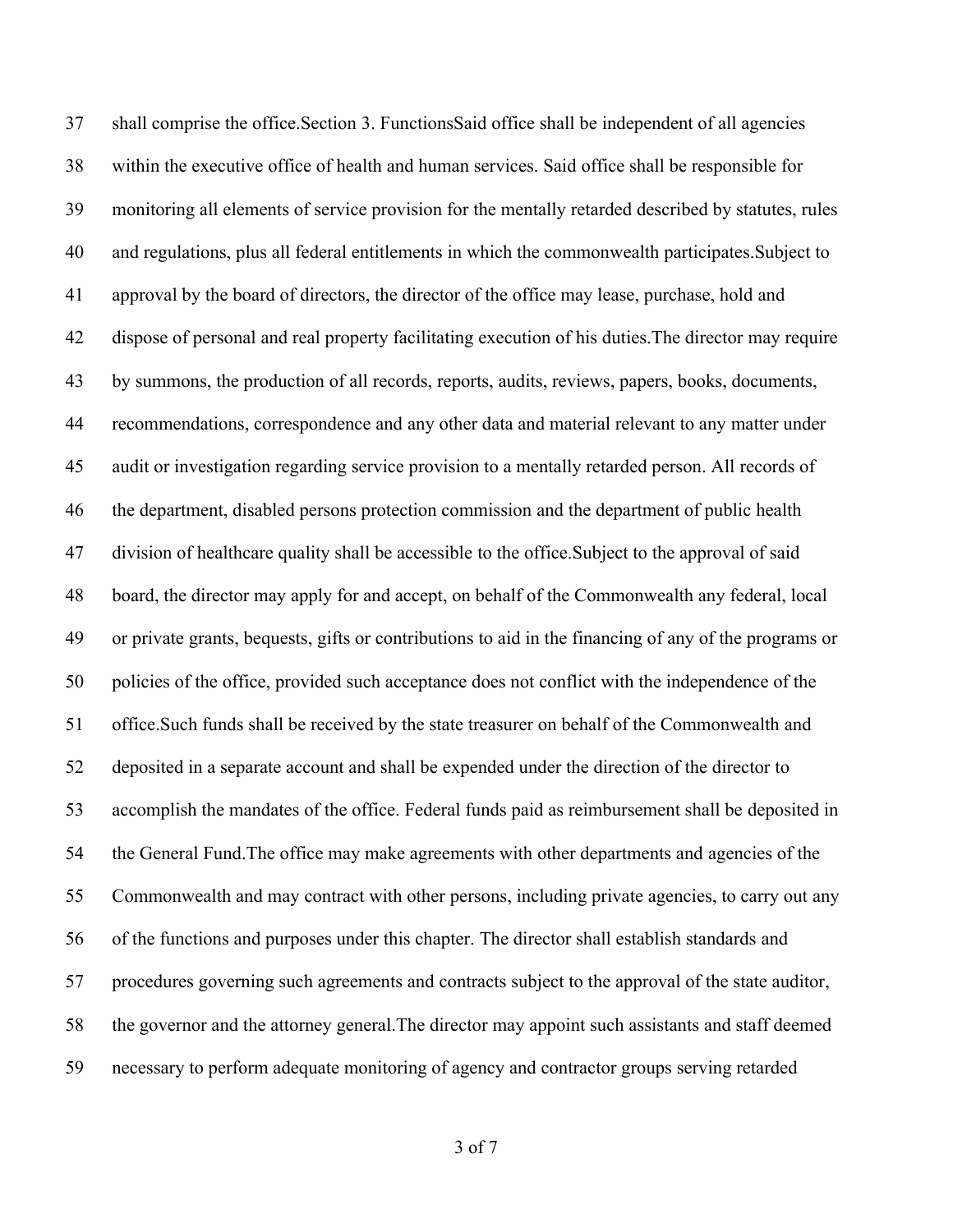persons with special emphasis on the development of individual service plans and effective implementation of these plans to each service recipient.The director, the office and any person they may designate shall have access at any and all reasonable times to any mental retardation facility, residence, program, or part thereof, and to all relevant records, reports, materials, and employees, in order to allow them to monitor the quality with which such needs are being met. Such authority can be used to establish a program of citizen monitors.Section 4.

 Responsibilities.The office shall be responsible for the development of a fixed schedule and random method of monitoring the effectiveness and quality of all service providers including facility and community programs.In order to carry out its mission of assuring a continued high level of care and to execute its responsibility as set forth, the office shall establish its own procedures and mechanisms for monitoring and evaluating the care of mentally retarded persons, and shall undertake the following: receive information, reports and complaints from employees, mentally retarded persons, their families or representatives and others regarding effectiveness and adequacy of quality assurance mechanisms; report all cases of abuse, mistreatment and neglect coming to the attention of the office in the normal course of its duties to the disabled persons protection commission; identify areas where agencies are failing to comply with and enforce applicable federal and state laws, regulations, standards and policies and require that those agencies take action to correct inadequacies; investigations and reviews in order to draw independent conclusions relative to the adequacy of care, the protection of individuals' rights, the functioning of human rights committees, and the effectiveness of quality assurance mechanisms, with specific attention to issues of the safety and security of mentally retarded persons; and subsequently require correction or resolution of problems. A report of the findings of any such activity shall be provided to the head of the appropriate agency, as well as his or her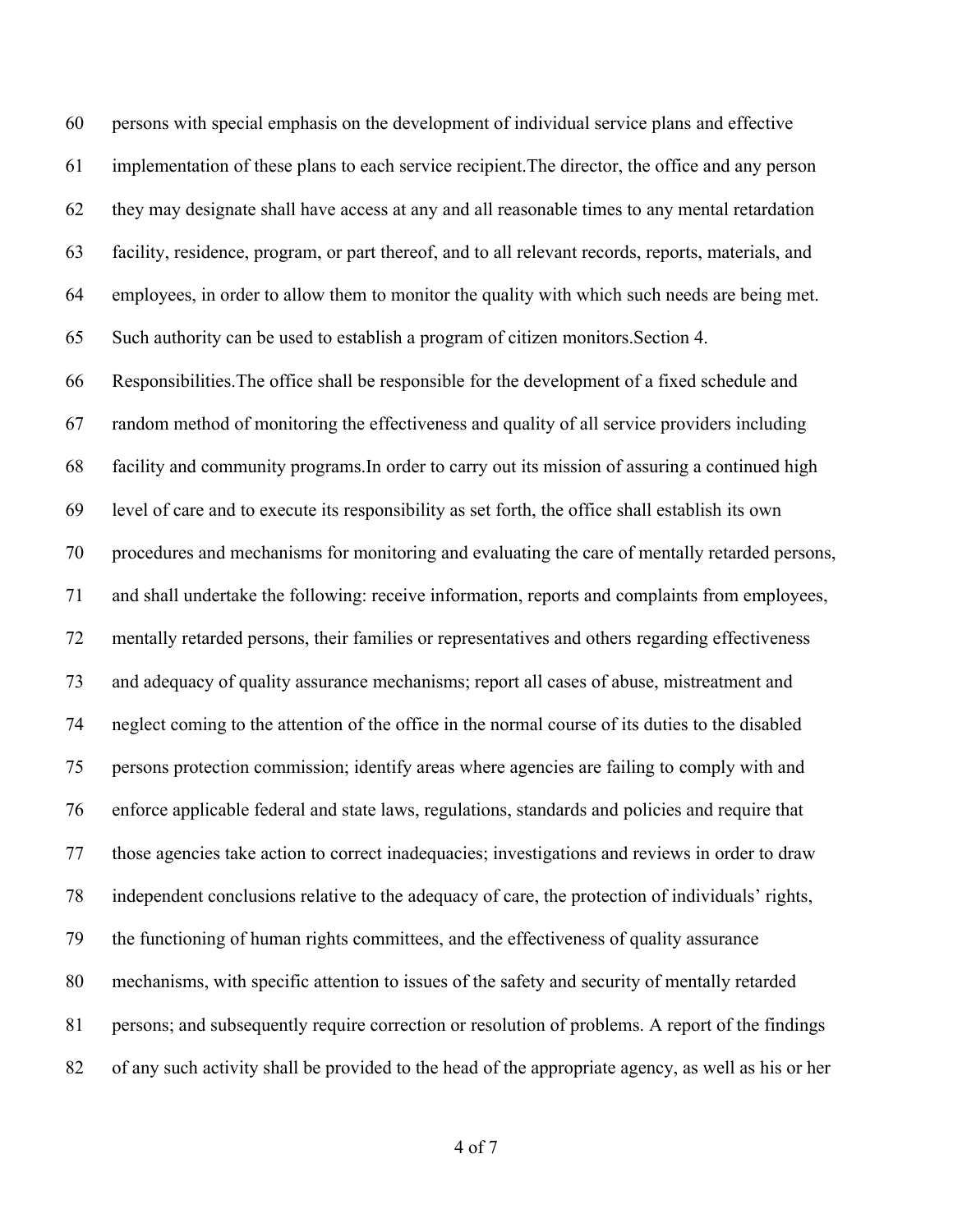designated manager responsible for such service, and if problems are identified, such designated manager shall make a written report within a suitable time frame as requested by the director, but not more than ten working days, of actions taken to correct each problem; identify and report on areas where agencies and service providers are demonstrating superior efforts in the provision of services to mentally retarded persons.In addition, the office may: receive information and complaints from mentally retarded persons, their families or representatives and others regarding the adequacy of care and services to these citizens; determine whether those individuals have made full use of existing procedures for obtaining services, or otherwise addressing their concerns; and if they have not, fully inform them of the appropriate mechanisms within the agency for doing so, and if they have sought but not obtained relief from those mechanisms, or if existing mechanisms are inadequate to resolve the problem, recommend or, if determined necessary by the director, mandate means of resolution; shall receive, upon request from any agency of the state and any private service provider assistance, information and data that will enable the office to fulfill its functions, powers and duties.The director shall report in writing, at least annually, and as deemed necessary to secure corrective action, to the three appointment authorities. The report shall include: narrative and statistical degree of compliance to ISP driven needs or mentally retarded persons; identification of agencies and/or contractor service providers deemed chronically deficient or poorly administered; recommendations that would improve efficiency and cost effectiveness in the service delivery system.The director shall issue special reports as needed on issues or conditions in the course of the office's oversight function.The director office staff and the board shall have ready access for purposes of scheduled auditing, random sampling, and when responding to specific complaints, to any and all public and private facilities and programs contracting to serve mentally retarded persons, whether licensed or

of 7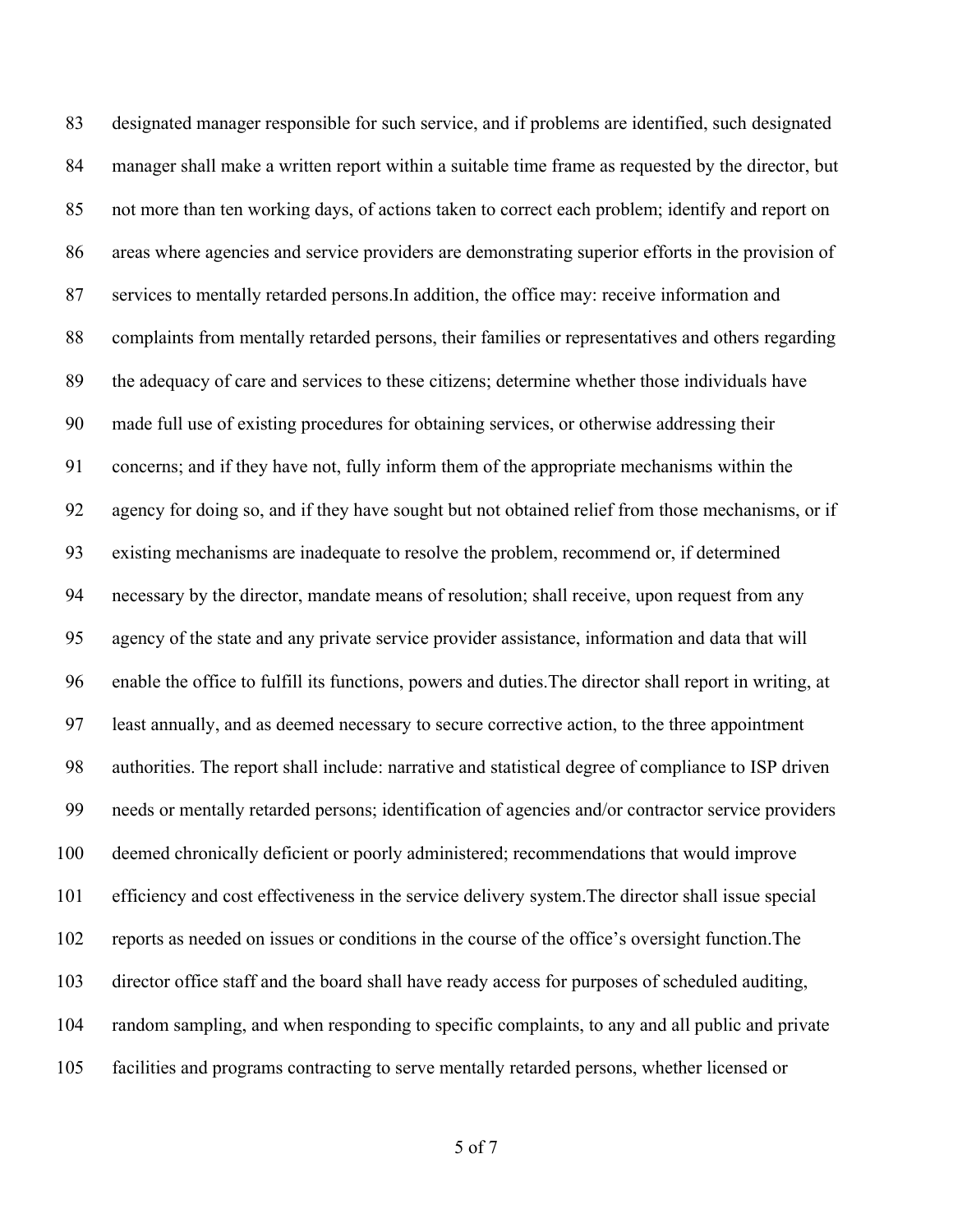unlicensed.The office shall conduct ongoing monitoring of compliance with regulations governing the care of mentally retarded persons; requesting and receiving status reports on the progress toward completion of outstanding corrective action plans; death reports, class member identification lists, reports of facility admissions, transfers and outplacements shall be provided to the office by the department; maintaining contact with federal oversight agencies to identify areas of concern where the Commonwealth has not complied with federal standards and to ensure that the appropriate state agencies devise means for implementing compliance, to assure continued entitlement; receive copies of compliance reviews conducted by the Health Care Financing Administration.Section 5. Resources.Adequate resources will be made available to fund the office in accordance with the staffing recommendations included herein. The director shall, in accordance with state regulations, select the staff of the office, define staff responsibilities and establish appropriate compensation levels for all employees.The salary of the director shall not exceed the salary grade of the Commissioner mental retardation.Section 6. Board of Directors.There shall be established a board of directors to the office. Said board shall advise and assist the office in seeking accountability from the providers of service and care to mentally retarded persons.The board of directors shall consist of fifteen members and shall be constituted as follows: one representative from the Coalition of Families and Advocates for the Retarded, Inc. (COFAR); one representative from Arc Massachusetts, Inc.; one representative from the Advocacy Network; one representative of each of the five DMR Regional Citizen Advisory Boards; 5 citizen representatives selected from among professional associations in the fields of medicine, nursing, psychology, social work and special education; the secretary of the executive office of health and human services or his/her designee; the executive director of the disabled person protection commission.The board of directors shall meet at least monthly with